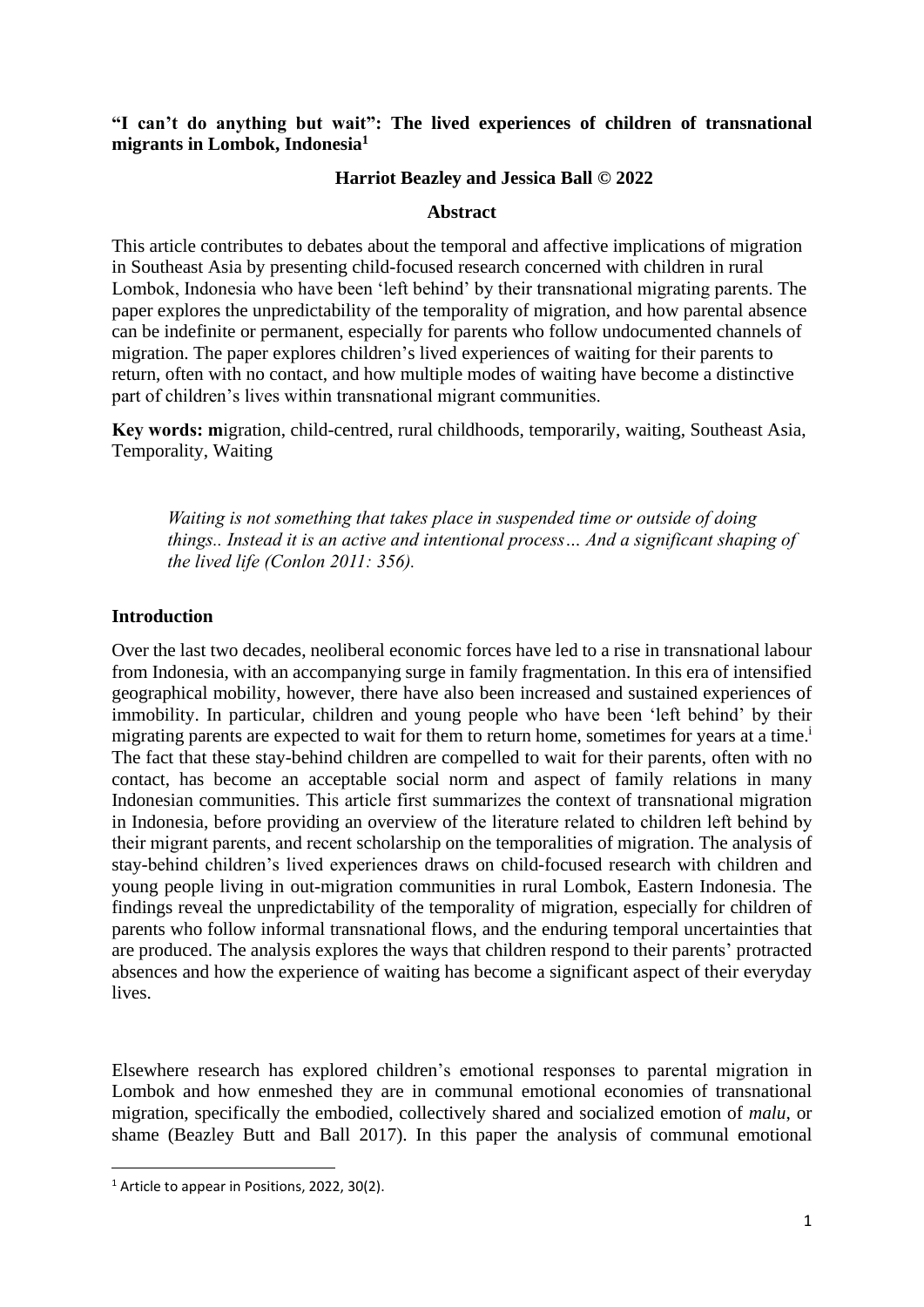economies is continued by focusing on children's responses to their parents' sustained absence for unspecified periods of time, and the associated everyday temporalities of waiting that are mediated by family and community obligations. By concentrating on the lived experiences of the children who stay behind in high migration communities the paper contributes to debates about the temporal implications of migration, and the micropolitics of immobility for the youngest members of migrant societies.

### **Transnational Migration from Indonesia**

The lives of children in migrant- sending communities in Indonesia are significantly shaped by a rapid growth in transnational labour migration. In the past two decades the numbers of Indonesian workers migrating overseas has risen sharply (World Bank 2015). Approximately 700,000 documented male and female migrants left Indonesia in 2012, the majority of whom went to work on plantations or factories in Malaysia, or as construction workers or maids in the Middle East (ILO 2013). Many people secure false travel documents to complete the journey through official channels (Ball Butt and Beazley 2017). It is also widely recognized that labour migration without legal work documents is up to four times higher than official migration figures (ILO 2013).

Prior to the 1970s, overseas Indonesian migrants were mostly men, leaving to work in palm oil plantations in Malaysia. Increasingly there has been a feminization of transnational migration, and women now make up 76 percent of overseas migrants, working as domestic servants in Saudi Arabia and Hong Kong, or in factories in Malaysia (Andrevski and Lyneham 2014). Migration is not a single event, as migrants renew short-term (two year) contracts, perhaps several times. This ongoing practice of repeated transnational migration has been described by Graham and Jordan (2011) as 'serial migration'. For undocumented migrants, however, the physical distance, expense and legal risks are overwhelming obstacles for those wishing to return home to see their families. In other cases migrants renew their contracts while overseas or stay on without formal contracts. Many others have their passports taken from them by their employers and are unable to leave. All these experiences can result in migrants having limited contact with their families and children for many years, even decades, at a time (Beazley, Butt, and Ball, 2018; Zentgraf and Stoltz Chinchilla 2012).

The Indonesian government actively promotes and facilitates temporary overseas migration by both men and women workers through agreements with foreign governments and recruitment agencies (Graham and Jordan 2011; World Bank 2015)*.* Migrants traveling from Indonesia to Malaysia make up the second largest stream of transnational migrants globally (after Mexico- USA), and Indonesia is the third highest remittance-receiving country in Southeast Asia (World Bank 2017). Indonesian women are particularly encouraged to migrate overseas and are celebrated nationally as 'heroes of development' because of the remittances they send home to pay for their children's education, to build concrete houses, and to improve their families' living conditions (Chan 2014; Beazley et. al. 2017). As a result of the official support for temporary overseas migration a culture of migration has evolved in many low-income communities. Mothers and fathers feel compelled to work overseas to enhance the education and wellbeing of their children, while new generations also aspire to seek employment abroad (Beazley 2015; 2007; Graham and Jordan 2011).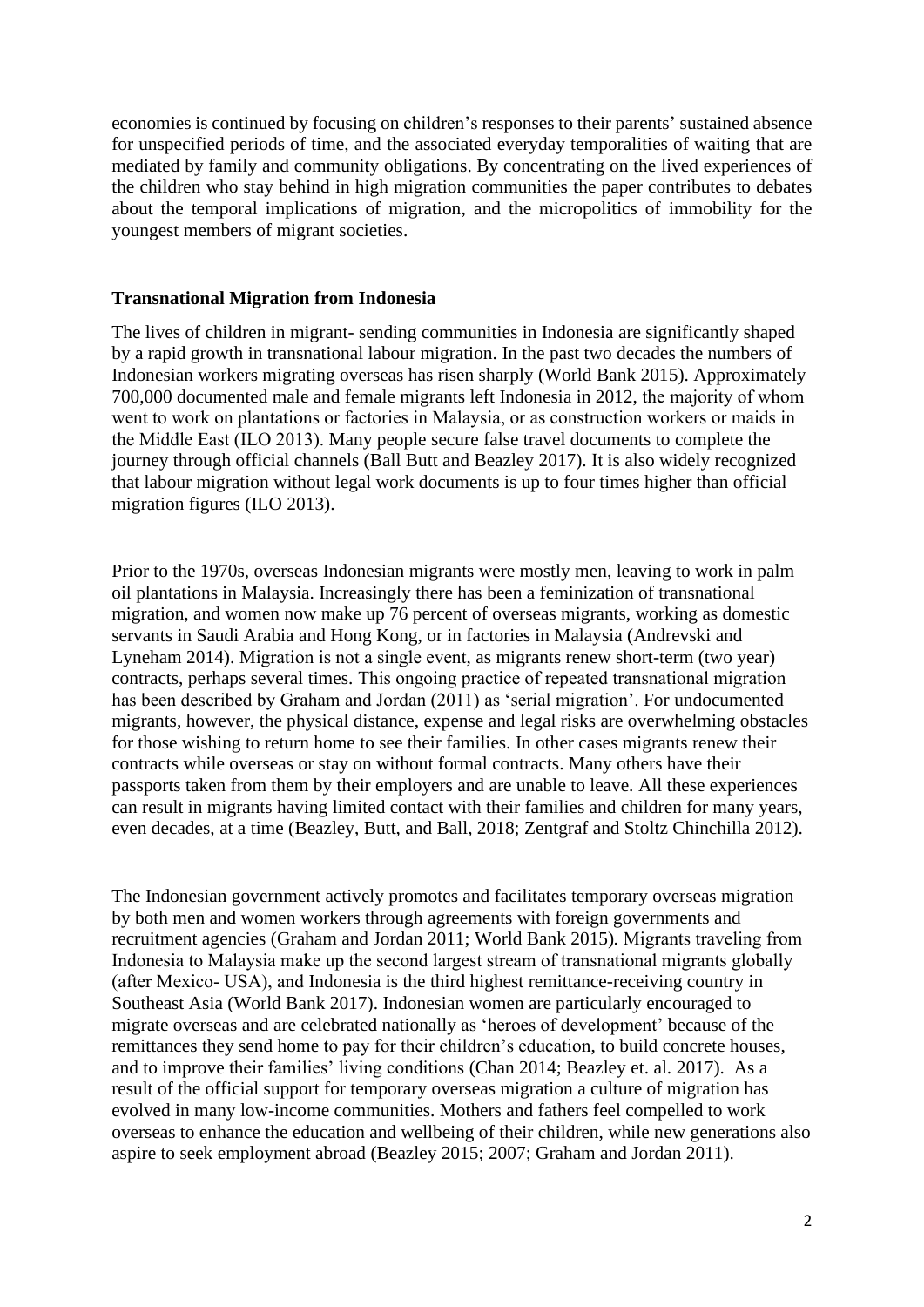A consequence of accelerated migration flows is that approximately one million children stay- behind in Indonesia while one or both parents work overseas (SMERU Research Institute 2014). In Lombok a child's mother and father will typically work in separate countries; the husband in Malaysia and the wife in Saudi Arabia. It is assumed that local communities will assume responsibility for the care of migrant's children, although families receive no support from the government for the care of the children while their parents are away (Butt Ball and Beazley 2017; SMERU 2014). Consequently, established traditions of fostering by grandparents and other family members are educed, with older siblings, grandparents, extended family members and neighbours caring for the children, often for years at a time (Butt, et al. 2017). This is because the migrant parents often-undocumented legal status does not allow them to freely move back and forth to Indonesia, to visit their children left behind.

### **Theoretical Context: Temporalities of Migration and Waiting**

This study is situated within the sub-discipline of children's geographies and the intersection between children's geographies, migration and mobility studies, and the temporalities of migration (Creswell 2011; Barker et al 2009; Acedera and Yeoh 2018). Within children's geographies migration has predominantly been viewed as a spatial process, with more recent research focussing on the agency, identity and emotions of the migrant, or stay-behind child (Beazley 2015; Beazley et al 2017; Punch 2012; McKay 2007). Theoretically the study follows Dobson (2009 pp. 356) who renounces portrayals of children as 'objects' and 'nonpersons lacking both feelings and agency of their own' within migration studies, and contributes to discussions concerning children's agency and how that agency is cast within migration literature (Hashim and Thorsen 2011; Punch 2007; Ansell and van Blerk 2007; Beazley 2015; Beazley et al 2017). The paper explores children's everyday lives while they wait for their parents to return to illustrate how such experiences need to figure more prominently in explanations about the impact of transnational migration in local communities (Parrenas 2005; Graham et al. 2012; Hoang et al 2014).

Studies of children of migrants elsewhere in Southeast Asia have examined the economic impact of transnational migration on children's lives, arguing that the material benefits from migrant parent's remittances have a positive bearing on families, with many children experiencing an improved quality of life (Lam Hoang and Yeoh 2013; McKay, 2007). Within this literature, children of migrant parents are often portrayed as resilient, well looked after, and better off when cared for by others than living in poverty with their unemployed parents (McKay 2007). Studies in Indonesia, however, have revealed the risks connected with outmigration in low income families and single parent or no-parent households, including high rates of infant mortality, domestic violence, early school leaving, child neglect and child abandonment (Allerton 2014; SMERU, 2014; Graham and Jordan 2011). A recent study has revealed how children in Indonesia who stay behind when their mothers migrate for work are more likely to be neglected in terms of physical and mental health and access to education than when their fathers migrate (SMERU, 2014). Behaviour problems and increased risktaking behaviour are also found to be more likely when both parents are working overseas (Graham and Jordan 2011: 769; Beazley et al. 2017).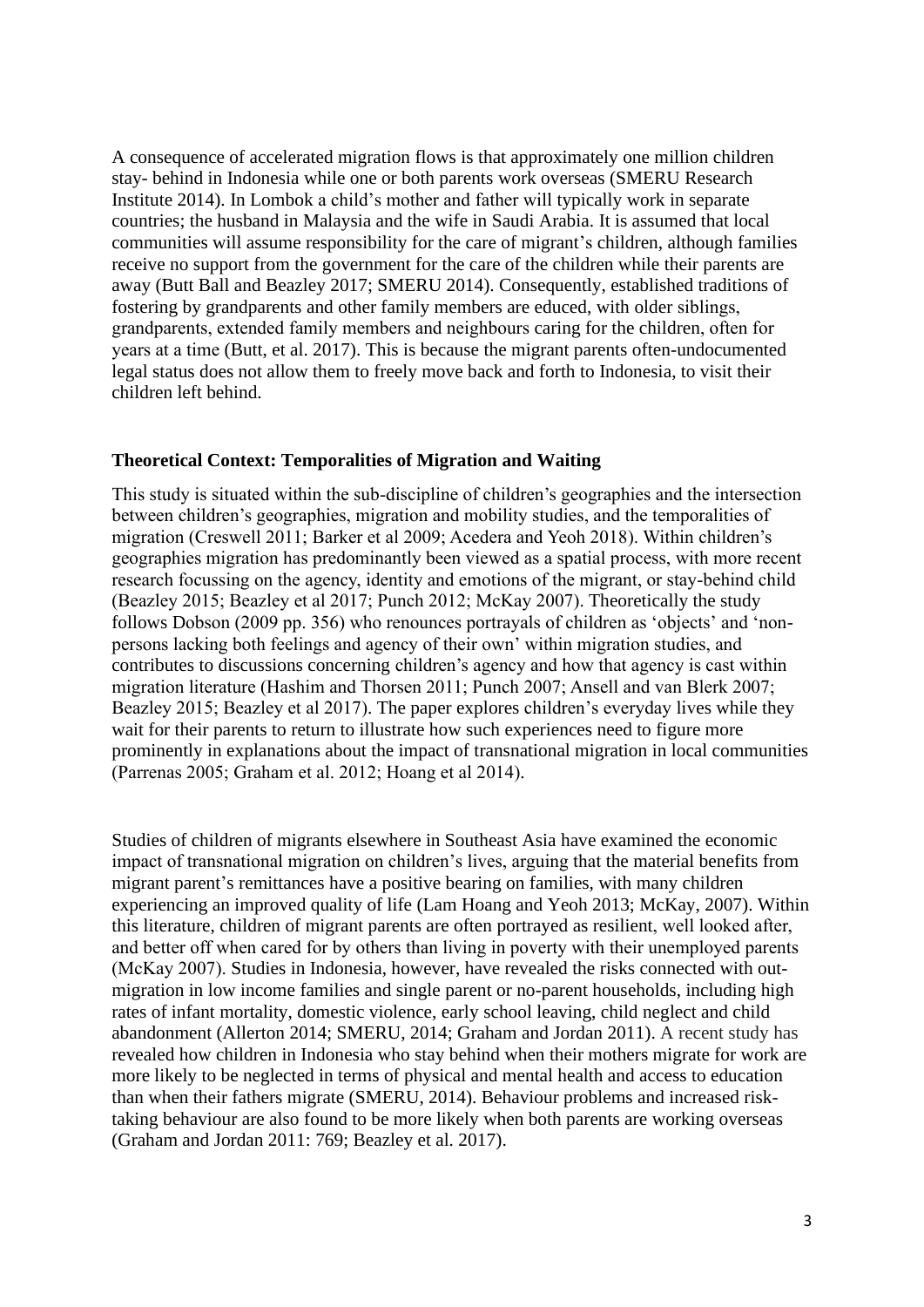Building on the above research, the aim of this paper is to contribute to current discussions focussed on the agency and well-being of children of transnational migrants, by interrogating the temporalities of migration as experienced by stay-behind children. The paper discusses how children who stay behind are caught up in the geopolitics of migration by being static, immobile and in a state of 'protracted motility' (Gray 2011). It then explores how these children spend their time, while 'stuck' in remote rural areas, waiting for their parents to return (Allerton 2016).

The relationship between time and space has been theorised by many prominent geographers (Harvey 1990; Lefebvre 2004; Massey 1992; May and Thrift 2003), including children's geographers (Ansell et al 2014; Harker 2005). Further, the sociologist Zerubavel (1977) has argued that time is inter-subjective and felt at the individual level, as well as at the community level. As Harvey (2015) points out, however, there have been very few attempts to document how different communities make sense of, or how they spend, their time. Specifically, waiting as a topic for social analysis within studies of time has remained undertheorised in different social contexts. According to Harvey (2015: 541), this may be because the experience of waiting as a social phenomena is considered so mundane and banal that it has gone largely unnoticed:

The remarkable inattention to waiting… is most likely due to the perception that waiting is empty time; that it is void of meaning, wasted, like negative space.

Recent research, however, has started to explore how people experience the temporalities of migration across different cultural contexts (Griffiths Rogers and Anderson 2013; Griffiths 2014; Acedera and Yeoh 2018). This new research includes a focus on the experiences of waiting and immobilities**,** especially for refugees in the global south and asylum seekers in the global north (Conlon 2011). Griffiths (2014), for example, suggests time is a social phenomenon that offers valuable insights into migration practices, including for refugees who are forced to wait for extended periods of time (see also Olson 2015). Alison Mountz (2011) has also theorised how temporality is often conceptualised as waiting and being in limbo for asylum seekers held in detention. Associated with the concept of time, therefore, a specific focus on the experience of waiting has began to gain attention in the mobility literature, and as a crucial feature of migrant (im)mobility (Hee Kwon 2015). In particular Conlon's (2011) edited special issue on Migration and Waiting has drawn our attention to the:

various spatial and temporal dimensions of migrants' encounters with waiting as a significant facet of (im)mobility [which are] actively produced, embodied, experienced, encountered and resisted in everyday migrant spaces (Conlon, 2011: 355).

Conlon (2011: 355) argues that waiting is socially produced and can be understood as a 'distinct spatial and temporal dimension of *statis* for migrants'. As in the literature on time and mobility, however, waiting is theorised in a diversity of ways. Specifically, the social and political implications of waiting, and being forced to wait, have been explored, including the ways space and waiting come together to produce and maintain potentially abusive arrangements of power and inequalities (Auyero 2012; Mountz 2011; Olson 2015; Harvey 2015; Jeffery 2008). This literature claims that the significance of waiting has increased within different societies in response to the development of neo- liberal economies, especially for those who are considered to be 'surplus' to the system (Olson 2015: 518). Asylum seekers, for example, wait endlessly in limbo, longing for an end to the waiting and temporal uncertainty enforced on them by the techniques of power (Griffiths et al, 2013; Griffiths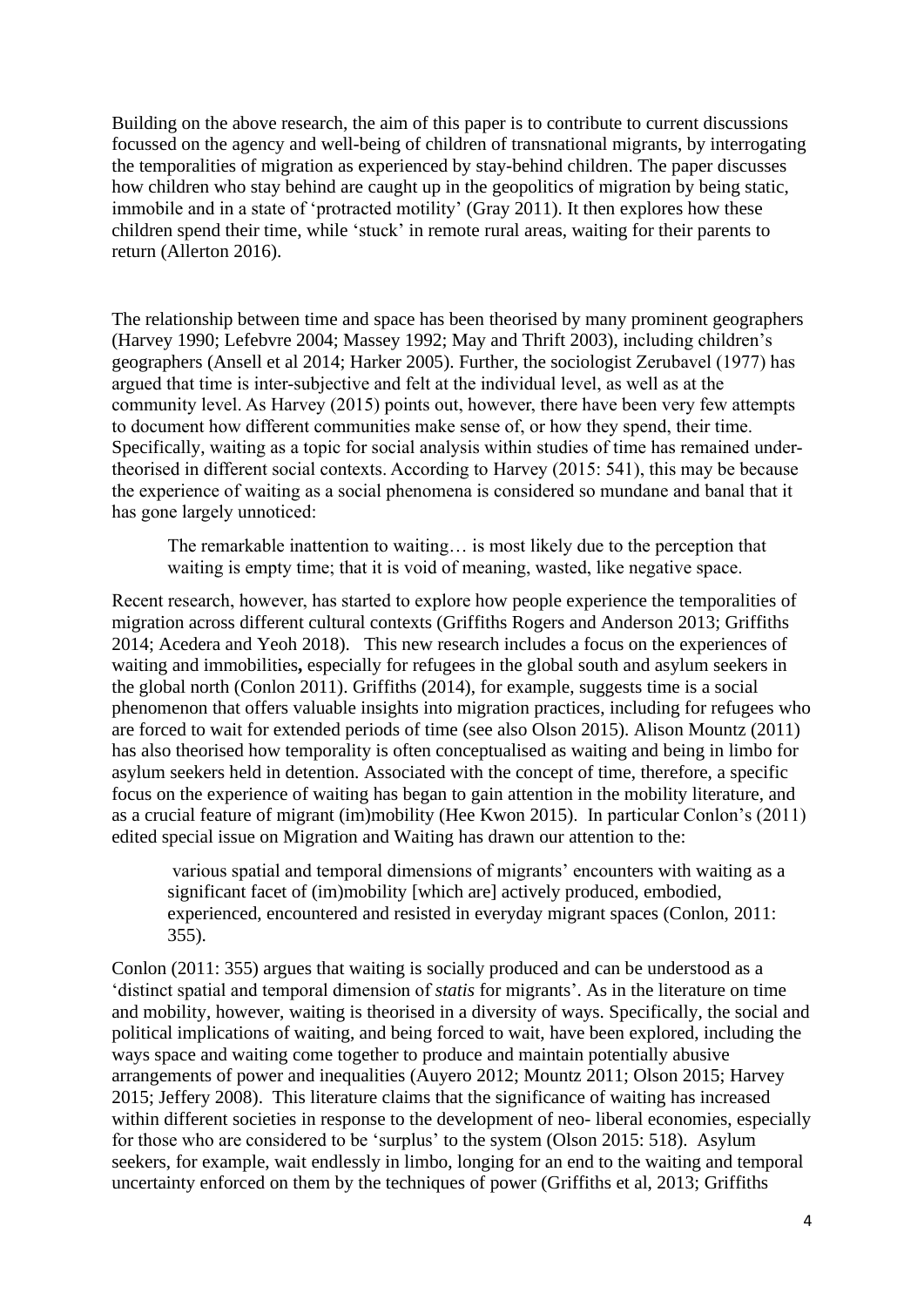2014; Mountz 2011). While in Argentina Auyero (2012) describes how waiting is a modal experience for the destitute living in shanty towns, who suffer as they wait to 'prove their worth' (Auyero 2012: 9). Similarly, in China Hee Kwon (2015: 495) explores the 'work of waiting' of spouses who have migrated to Korea for work, and how such 'spousal waiting' is often unappreciated and largely unrewarded affective work.

Gray (2011) also interrogates the socially produced spaces created by waiting, claiming that to understand the temporality and experience of waiting in migrant communities, it is important to consider how it has been shaped by traditions and cultural norms. In her research with men and women who remained behind in 1950's Ireland, Gray identifies how waiting for migrant family members provoked disharmony between the lived-experiences and the individual expectations associated with the passing of time. She describes waiting as an 'in between experience', pervaded by anticipation, uncertainty and hope, and how: 'waiting can be experienced as an extended or suspended present, thus significantly shaping the lived life' (2011: 421).

There are distinct parallels in early  $21<sup>st</sup>$  Century Lombok with Gray's (2011) study of 1950s Ireland, where emigration was also an economic necessity, and waiting for the return of family members was also constructed as a social norm. For these reasons her study is very useful in helping to analyse migrant (im)mobility in rural Lombok. In particular, Gray (2011: 421) developed three functional and distinct modes of active waiting to understand the experiences of those who stayed behind: waiting for opportunity; waiting for return; waiting for an absence to be filled. In each of these modes of waiting Gray sees waiting as being integrated into everyday life, and as an active and intentional process experienced by everyone in the community. Below the method of data collection for this study is described before turning to the research findings, which are framed within Gray's three types of waiting. The paper ends with some brief conclusions about the importance of understanding the temporalities of migration for children within children's geographies and migration studies.

#### **Method**

The research for this paper adopted a child-focused approach recognising child participants as active agents, respecting children's opinions throughout the research process, and using appropriate methods so children could express themselves (Bessell Beazley and Waterson 2016). Research was conducted in two poor high out- migration villages in East Lombok, in 2014 and 2016. One objective of the research – part of a larger study on birth registration of children of overseas migrants in rural Lombok (Ball et al. 2017) – was to explore the lived experiences of children where one or both parents had migrated for work (Beazley et al. 2017).

The research team conducted semi-structured interviews with eight family groups consisting of adult caregivers and their children, and seven focus groups with young people aged twelve to seventeen years. Interviews were in Indonesian with local translators providing translations of the local Sasak dialect when required. Focus groups were held with groups of young people whose parents had migrated overseas, including adolescent girls, a mix of adolescent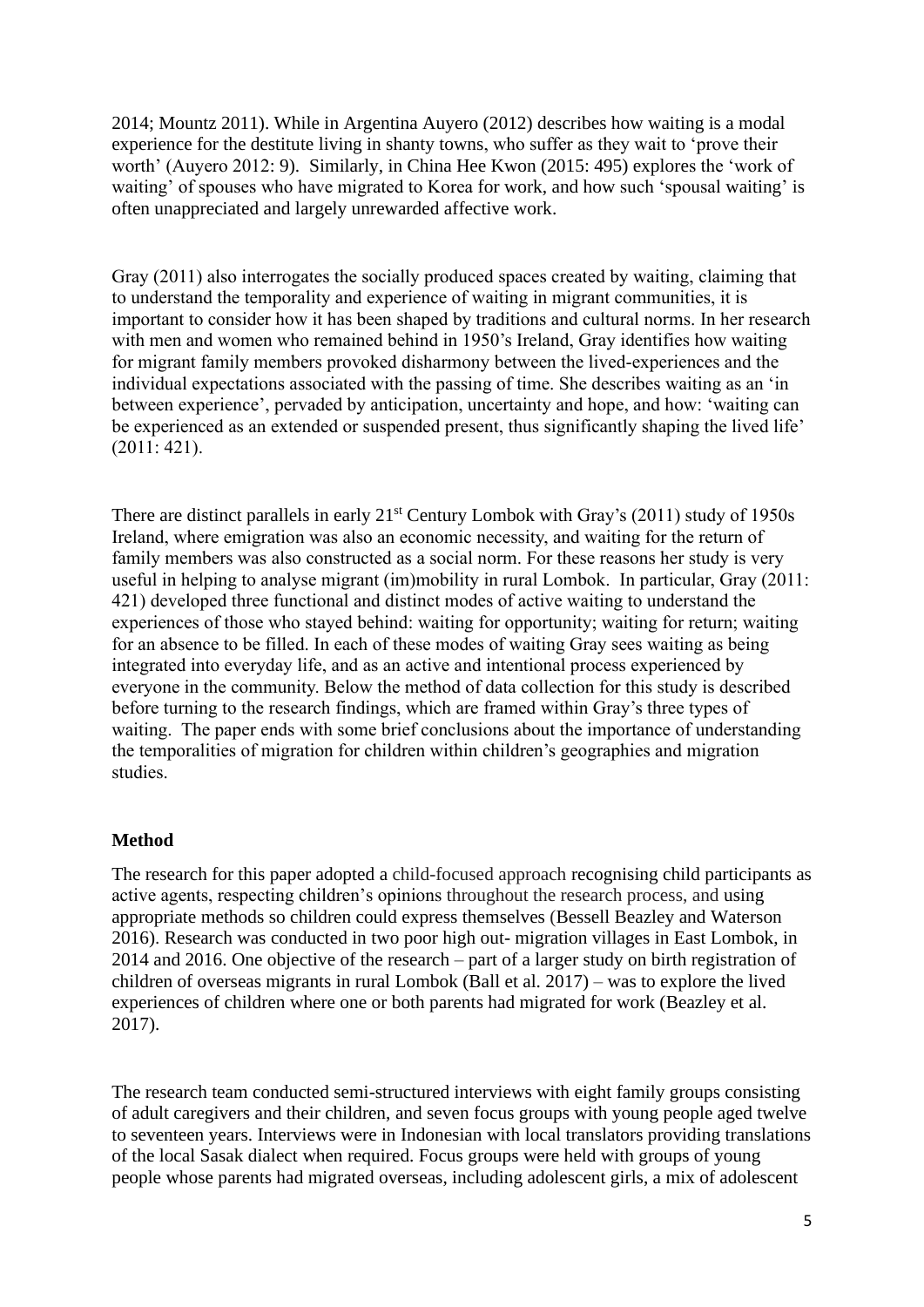girls and boys, and a group of boys. During discussions participants were asked to talk about: (1) their experiences of their parents' migration including the impact it had on them; (2) their coping strategies during the absence of parents and (3) their aspirations for the future. Participants' accounts were contextualised through observation and informal unstructured interviews with young people in the villages. Local government officials, teachers in a primary school and adult care givers, including grandmothers, aunts, fathers, other family members and neighbours were also interviewed. The names of respondents have been changed to protect their identity.

The research location, East Lombok, was identified as an ideal site for the research as it has a strong local culture of migration, and is one of the highest 'sending areas' of overseas migrants in Indonesia (Beazley 2007; Khoo Platt Yeoh and Lam, 2014; Lindquist 2010). The research sites, and many of the adult research participants, were also known to the first author who has had a relationship with the community for over a decade. The sites of this study are not identified due to the vulnerability of the children and the sensitivities of some cases discussed.

### **Research Findings**

East Lombok is a parched and impoverished district on the island of Lombok in Eastern Indonesia. It is characterized by high population growth, low wages, low education and employment, food insecurity, falling agricultural productivity, poor communications and poor health, including much higher rates of infant mortality than the national average (Ball et al 2015). The villages where the research took place are extremely isolated, situated in the foothills of the volcano Mount Rinjani, and next to dense forest. The area is subject to flash floods, and characterized by poverty, low education, poor community access to health and other services, no public transport, and no secondary school. The villages lack sanitation and have only recently been provided with access to clean running water and electricity. There is no internet and no one has a television or a computer. Mobile phone coverage has recently been provided, and most adults have basic mobile phones which they use to communicate with family members overseas. The people in this area call themselves *orang-hutan* ('people of the forest'), as that is where they spend most of their time, gathering resources (firewood, leaves, grass, birds, fruit, and wild plants) to survive.

An estimated 100,000 people per year migrate overseas from Lombok through formal routes, and at least 200,000 through irregular, undocumented channels, especially from low income families (ILO, 2013). The cultural tradition of *merantau* (wandering) is important in Lombok when traditionally young men migrate to other islands to find work and return as a 'success'; which means being able to build a concrete house and provide for their families on their return. In the locations where the research was conducted communities are highly transient, with adults constantly moving to other islands and overseas in search of work. In the past two decades overseas migration has particularly been seen as a reliable source of income in the research locations, for both men and women, due to the lack of income earning opportunities elsewhere and high levels of poverty. Almost every household had a family member who had worked or was currently working away. These mobile practices have led to high rates of divorce and fragmented families, and children being separated from their parents for extended periods of time (Beazley 2007; Beazley et al. 2017)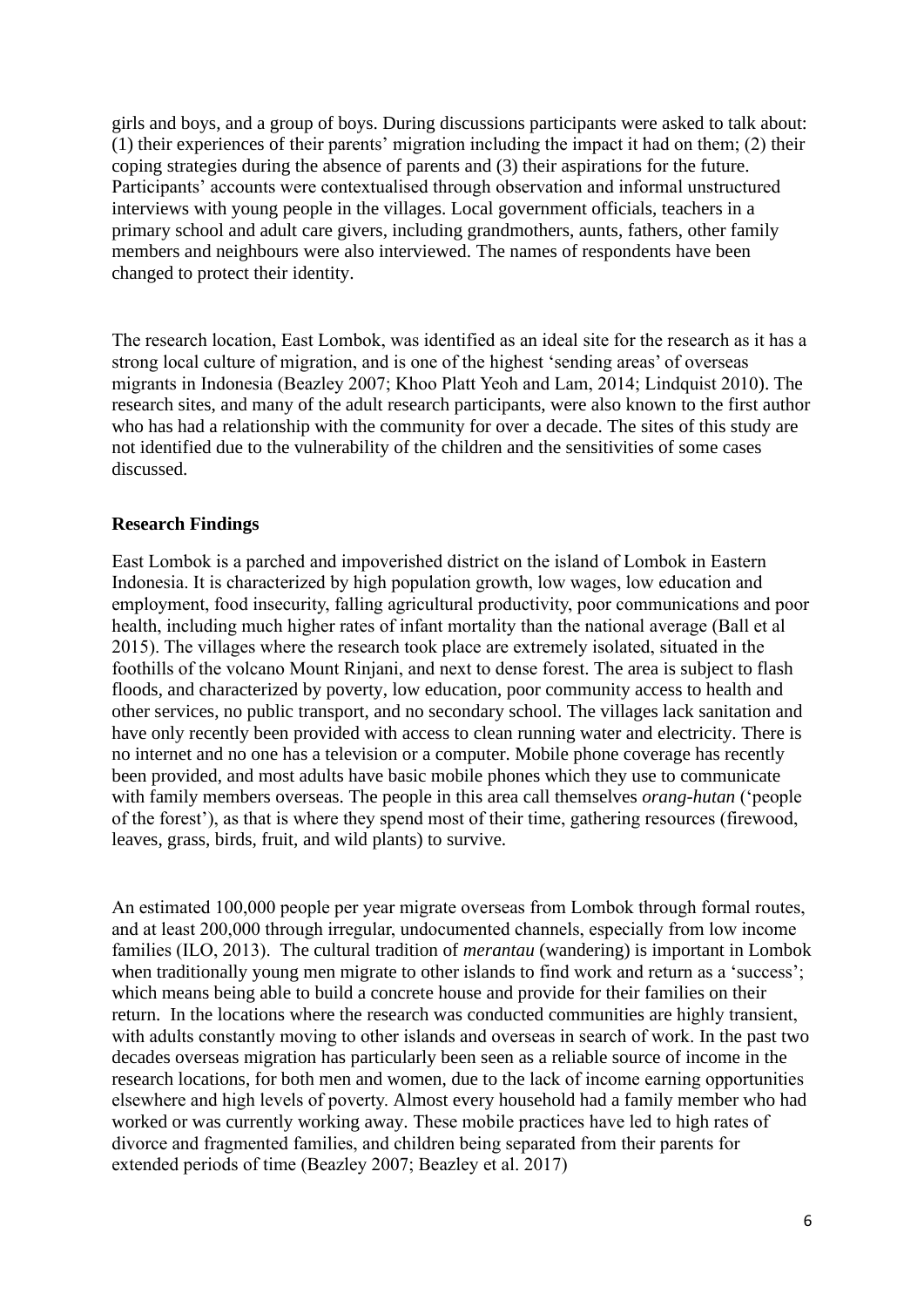In the villages where the research was conducted there were so many adults were away that child- parent separation was socially constructed as normal, and family fragmentation as a necessary and unavoidable part of the migration process. During interviews provincial and local government officials made light of the impact parental migration had on children, saying they were 'tough' and 'they will be fine'. Local government officials interviewed said children were well-cared for by their remaining parent or extended family, and that parents' remittances ensured their children's survival. It was assumed that the children had the same desires as their parents, whom they were expected to obey.

The true benefits of parental migration, however, depended on many intersecting factors, including: whether one or both parents had migrated; whether the child could be properly cared for while their parent(s) were away; whether a child had a birth certificate to enrol in school and access welfare supplements; if the parent(s) had migrated through official channels; whether parent(s) had skilled or low-skilled employment; whether remittances were reliable; whether the family were able pay off recruitment debts; how long the parent(s) were away; and whether the parent(s) were able to communicate with their child(ren) during their separation (Beazley et al 2017).

During focus group discussions and individual interviews the main difficulties faced by children and young people as a result of their parents' absence were articulated as: an increase in household tasks and other responsibilities; pressure to earn an income, especially for boys; an increase in school drop-outs, especially for girls; and a decline in health. Children also reported feelings of loneliness and of missing their parents, and other family members. A prominent concern that emerged were feelings of having to continually wait in some sort of limbo, feeling that they did not belong anywhere, or to anyone.

## *Waiting for Return*

Within the social context described above, the experience of protracted waiting is an active and intentional practice which is negotiated and incorporated into everyday lives by everyone in the community. Some children explained how their parents migrated with a plan for a specific time away and a scheduled return. Once gone, however, the time was often extended beyond initial expectations. Short-term seasonal migration became long term, or a regular occurrence instead of a one-time occasion, while longer term stays became indefinite or permanent. Other children said that their parents didn't tell them how long they were going for, or when they were coming back.

"I don't know how long my parents have gone for or when they will come back". (Adi, 13).

"I don't know when my mother is coming home. I can't do anything by wait. I am always waiting (*tunggu terus*)'. (Rini, 15).

One child told how she didn't know her mother was going away, and only found out from her grandmother when she woke up to find she had left for *Saudi* (Saudi Arabia).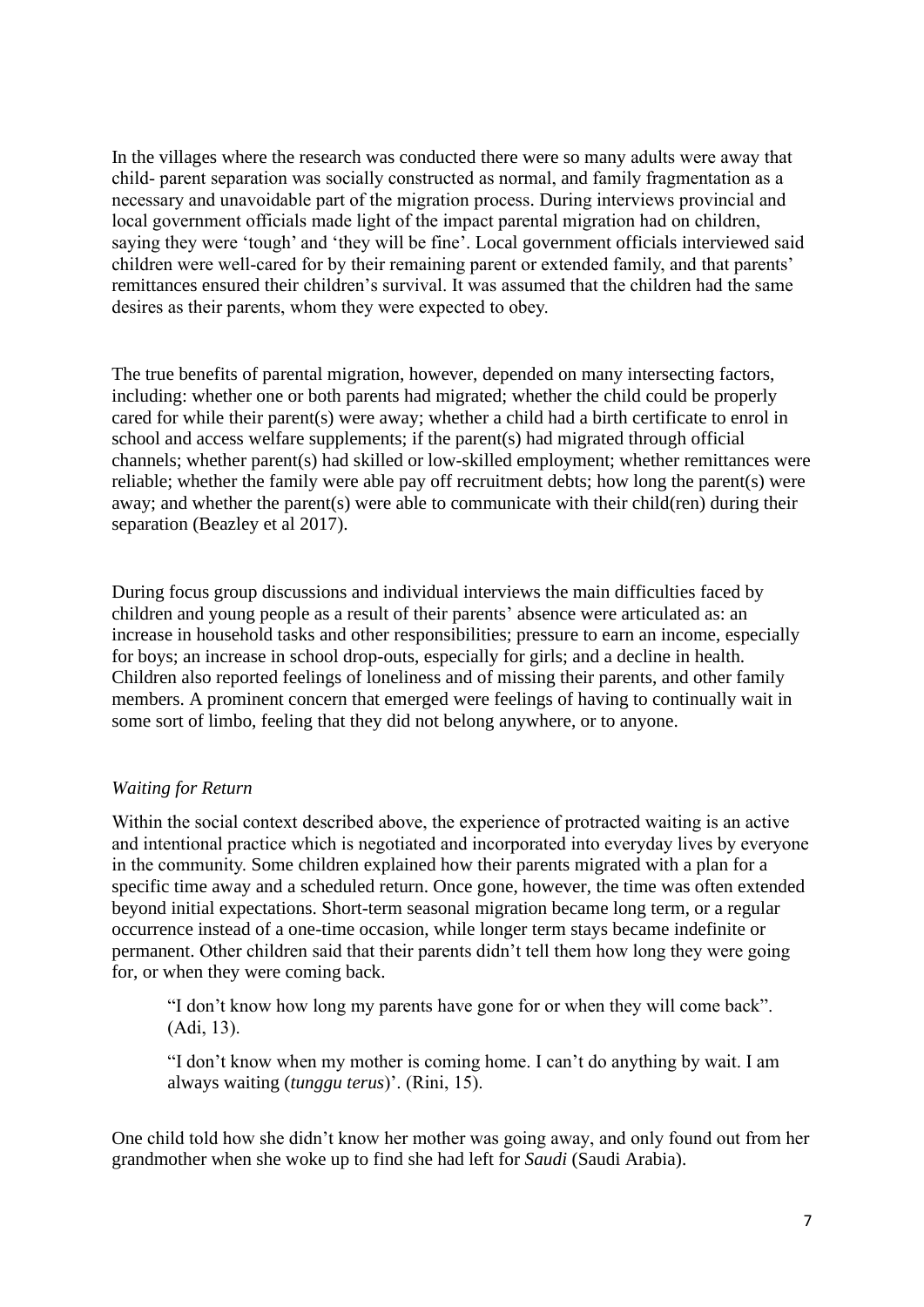In spite of the intense uncertainty that such ambiguous absence creates, strong cultural values shape children's affective experiences, enforcing norm-complaint behaviour where they are expected to respond in a particular way to the sustained absence of their parents. While they wait for their parents to return children are expected to perform resilience, hiding their negative emotions about their parents' absence (see also Beazley et al., 2017). They are socialised to supress intense emotions of anger, sadness, resentment or abandonment, and to wait for extended periods of time without complaining (Beazley et al., 2017).

"Like it don't like it , you have to like it" (Tuti, 14)

"I do mind my parents have left but I have to agree. I don't show that I mind' (Ratna, 13)

In spite of the necessary suppression of their feelings, however, the collective experience of waiting in the village is palpable. Everybody is waiting. They are waiting for a phone call or a text, waiting for money to arrive, waiting for a loved one to return, waiting for an absence to be filled, waiting for something to happen. A form of emotional support during this waiting time is regular communication with migrant loved ones via mobile phones and texting. As Acedera and Yeoh (2018, 250) have noted in their research with Filipino migrant workers in Singapore:

'doing family' across distance is centrally facilitated through the affordances of communication technologies to create rhythms and manage ruptures. These technologies are crucial in (re)making domestic family time in the transnational household.

In recent years, since the introduction of mobile phones, long-distance communication has become a normalised feature of migration and transnational relationships in rural Lombok. It has greatly facilitated the sending of remittances via Western Union or direct bank transfers, whereas in the past remittances were sent home via letter to the village head (Beazley 2007). However, the frequency of contact children in this study had with their migrant parents varied considerably, and long-distance communication between different family members was not always smooth or equal. For example, one child never spoke with his parents who were both working overseas, while another spoke with her mother by phone every week.

Unlike other studies (Peng and Wong 2013; McKay 2007; Acedera and Yeoh 2018) of transnational relationships where regular communication has enabled emotional ties and kept absent loved ones 'virtually present', most children in the study had inadequate or erratic communication with their absent parent(s). With no internet available in the study location, children were not able to Skype or Facebook their parents and instead relied on mobile phones (cf. McKay 2016). However, none of the children owned their own mobile phone which were regarded in the community as 'tools of power' (Acedera and Yeoh 2018, 251). Instead, they were required to communicate with their absent parents through a relative or the village headman's mobile phone, resulting in the children's channels of communication with their absent parents being 'embedded in power geometries' (Acedera and Yeoh 2018, 251). The children were therefore forced to rely on another person, and to wait for their parents to text or call them, seeking emotional validation via distance, and 'displays of caring from abroad' (Mackay, 2007, 178).

*Waiting for an Absence to be filled*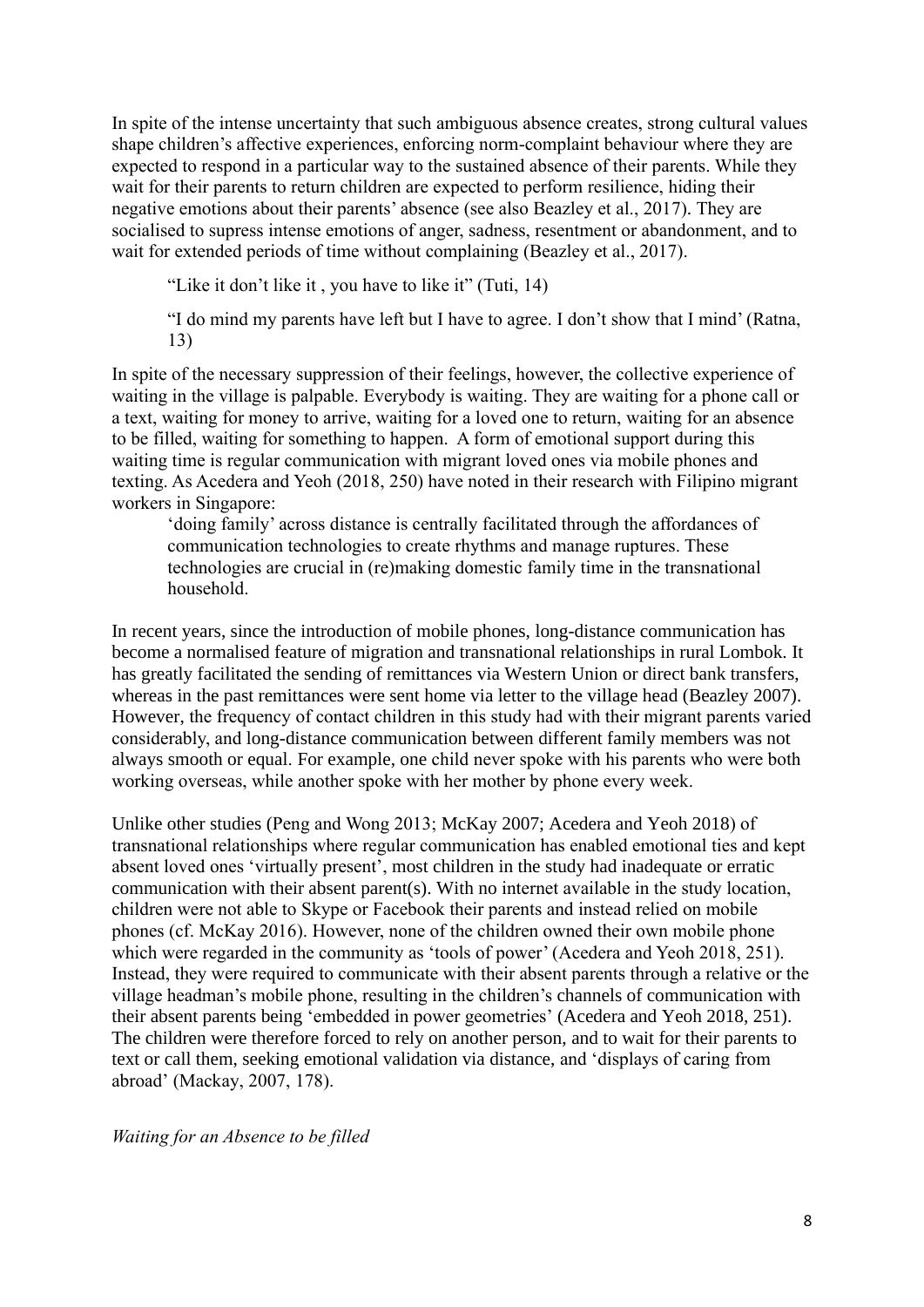Children in this study were often forced to wait in a transitional liminal state, between separation and reunification; a lived experience which has been described by Allerton (2016) as 'stuckness'. Many children who participated in the research had not seen one or both of their parents for years, and they longed to see them again. They were excited about their return and the anticipation of what gifts they would bring when they came:

"I felt happy when he came home and brought me gifts, including a towel" (Dewi ,14).

As well as learning to express culturally- appropriate emotions about their parents' absence, children have been socialised to have strong feelings of obligation towards their absent parents. Some boys talked about learning how to recite the Quran, and girls talked about having to do well at school while their parents were away. They knew their parents were working to pay for their schooling, and they had intense feelings of obligation and 'duty' to work hard and learn the Quran while they waited for their return. Boys also talked about the pressure they felt to earn money to supplement the family income while their parents were away. Some children explained how they could not wait to see their parents to show them how responsible they had been and what they have learnt while they were away, and what a good child they had been during their absence. As well as fulfilling feelings of obligation, these activities also helped to fill the children's time while they waited. As Gray (2011: 425) has noted:

Waiting is also structured by affect and morally inflected familial relations, so that personal longings and desires… are ultimately shaped by affective relationships to family 'home' and security.

Other children were not able to fill their parents' absence with study. This was particularly true of girls who had to help with household tasks, helping their mothers while the father was away, or performing their mothers' household duties while she was away. In East Lombok girls whose mother or both parents were overseas often drop out of school at the end of primary school (aged eleven) to care for their younger siblings, and boys drop out to seek work to bring money home for the family. One local income activity boys engaged in was collecting sand and rocks from the river bed and carrying it up the road to sell to construction companies who bought it to use for cement. Girls were also engaged in this activity, and one ten-year old girl had dropped out of school to collect sand with her mother, as her father was away and never sent money home.

Other boys reported that they felt '*malas*' (unmotivated) to go to school because of their parents' absence. This feeling of apathy was also reported by teachers in the local primary school who said that children of parents who had both migrated were often 'sluggish', less attentive and emotionally disturbed, due to prolonged parental absence. Responses to parental absence also included very high non-attendance, high volatility and suddenly crying or shouting out in class. One boy, aged nine, started screaming in class for no apparent reason. When asked why he was screaming, he replied, 'I miss my mother and I want to see her'. These children were also described by the teachers as socially isolated 'daydreamers' who failed to engage with other children at play time.

This form of 'daydreaming' can be understood as a way of as a way of passing time, escaping the present, coping with the negative aspects of parental absence, and as a mode of waiting. In their study exploring how daydreaming and happiness relate, Mar, Mason and Litvak (2012: 406) found a negative relation between daydreaming and happiness, with daydreaming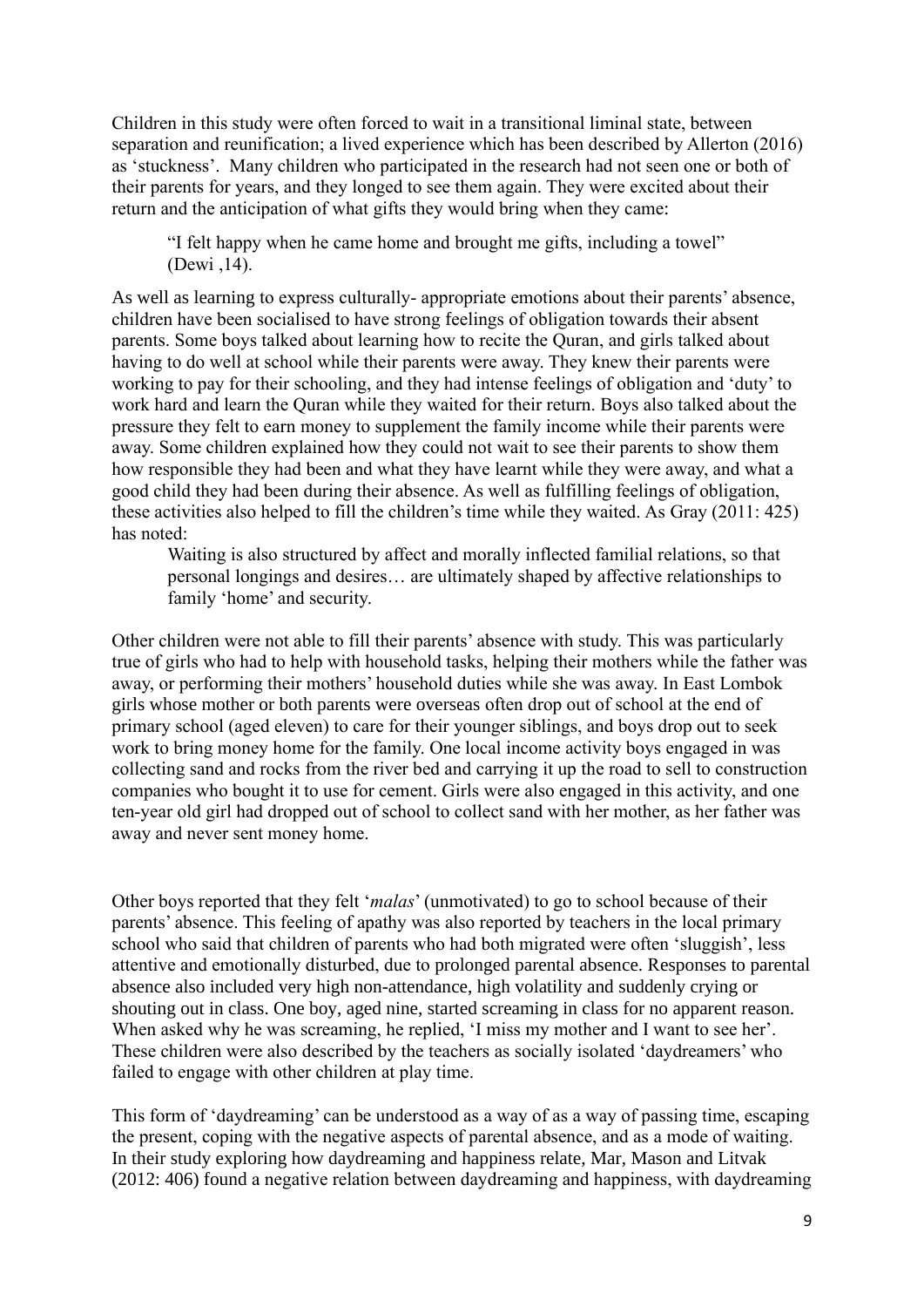providing a helpful means to ease boredom and pass the time, and to alleviate emotional stress, conflict, and pain (Mar el al., 2012, p.402). The study also found that daydreaming about people with whom one cannot be close with has a negative relation with well-being, often characterized by loneliness and less social support, with child loneliness predicting a proneness to daydreaming (Mar et al., 2012, p. 402). Further, when exploring the links between imagination and waiting in young children, Singer (1961: 399) found that 'an important behavioural consequence of the development of daydreaming tendencies in children may manifest in their waiting ability'.

# *Waiting for Opportunity*

During these accutely uncertain periods of waiting for their parents to return and an absence to be filled, children described how they negotiated their immobility by waiting for an opportunity or until they were old enough to be independently mobile themselves. While they wait the children of transnational migrants are therefore in an enforced state of statis- 'a state of protracted motility' (Gray, 2011).

*Sasak* culture, the dominant culture in Lombok, is a male-dominated society and the experience of statis and protracted motility is highly gendered in the villages, with unmarried girls having much less opportunity to be mobile than boys. In Lombok being skilled in housework is considered as a benefit to girls when they marry (Bennett 2005). Girls are also responsible for working in the fields, looking after younger siblings and cooking and cleaning at home. They are not permitted to go far from home. Boys' tasks include looking after livestock, hoeing in the gardens, cutting grass, and collecting firewood, grass, and birds from the forest. They also look for opportunities to go to the village centre, to earn money, to visit friends or holy graves on the island, or to visit the seaside resort town of Senggigi for the weekend. These are all activities which girls are not permitted to do.

The research found that stay-behind boys actively respond to their marginalized and restricted position by developing a repertoire of strategies in order to surivive and fill their time. One strategy involves dropping out of school and roaming around the village and in the forest ith other children, looking for food to eat and things to do. These children were described by teachers and other adults as having been 'neglected' by their parents and caregivers and as running 'wild' (*liar*) in the forest. The village head said these children faced discrimination and social stigma in the community, and some left the village to go to the local market to scavenge, beg, busk, or shine shoes, which is acceptable for boys, but not for girls. Others go further afield and live on the streets in the provincial capital city of Mataram, or they travel to the nearby islands of Sumbawa, Bali, or Java. In 2006 a street children NGO in Lombok conducted a study of 200 street children who had dropped out of school and left home. Most of the children were boys aged nine to fifteen years old, whose parents had migrated overseas (Fetter 2006). An additional reason for leaving home was that the boys mother had remarried because their father had not returned from overseas, but the child was not accepted by the stepfather and was subsequently rejected or neglected.

Focus group discussions with adolescent girls revealed that some had been forced to drop out of school to care for their siblings, and to help at home with household chores, especially if their mother was overseas. These girls talked about feelings of boredom in the village,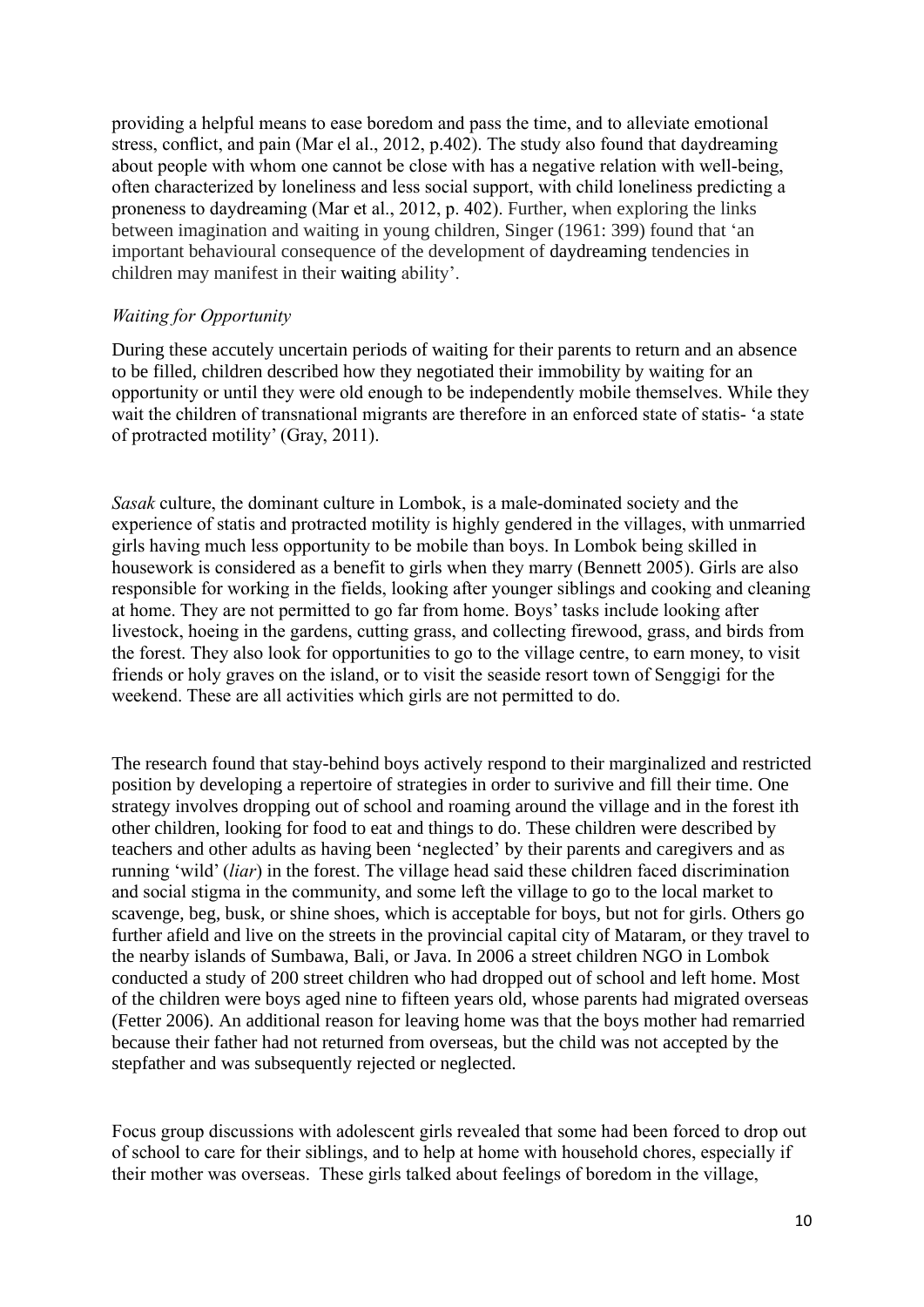particularly once they had completed primary school and there was no nearby secondary school to go to. Once they reached puberty these girls were not permitted to leave the family compound unless they were accompanied by a male sibling or family member. Girls reported how they felt bored with nothing to do, and they found it hard to fill their time. Their restricted mobility had further decreased since water has been piped into the village a few years before, which meant that they no longer had a reason to walk down to the river four times a day to collect water, and to combine play with work (Punch 2007).

The promise of an increased income and material well being meant that most children we spoke to considered overseas migation as a life option, and many articulated their aspiration to migrate overseas as soon as they could or were old enough. A group of adolescent boys described their overseas migration plans, saying it was necessary because of the lack of income opportunities in Indonesia: 'we can get jobs in Sumatra, Bali or Kalimantan but it is not much money' (Agus, 16). The boys were motivated by a desire to build a concrete house, to start a family, and to improve their lives: 'But we have to build a house first before we can marry', which would mean working overseas, Untung (17) explained.

Some girls also aspired to go overseas and talked about their plans of going: ' I can't wait until I am old enough to go overseas and earn money for my family. I want to go to Taiwan'. Feelings of filial duty therefore also contributed to their desire to migrate. For example, 15 year old Witri was raised by her mother, while her father worked overseas. When he did not return her mother also went away to work, and Witri stayed with a neighbour. Witri said that soon she would also seek work overseas: 'Our family is very poor. We need to go away to save enough money to build a concrete house and to pay for better food and for school for my little brothers. It is my duty to go. I am just waiting until I have enough money to leave'. As a 15 year, Witri would need to pay an agent to falsify the necessary documents. However, recent Indonesian government policy aiming to tighten migration legislation to prevent undocumented migration has resulted in it becoming harder (and more expensive) for underage children to go overseas to work.

A reported unexpected consequence of the tighter legislation, however, has been an increase in early marriage for adolescent girls. Since the laws on migration were enforced, making it harder to migrate overseas for work without genuine documents, it was reported by provincial government officials in Lombok that in some districts girls and young women are getting married and having children instead. This may be because they see marriage and having babies as a better option to school, or migration, and because there was 'nothing else to do'. During discussions with grandparents about adolescent girls it was also reported that girls of migrant parents were often married off young, sometimes as young as fifteen, as with no parents around there is 'no one responsible to take care of her'. It was felt by these grandparents that they could not manage to look after their female grandchildren, as they were too old to control their behaviour while the parents were away. It was considered safer to marry a girl into an arranged marriage than try and protect her honour, which if lost would bring shame on the whole family (Bennett 2005).

These experiences of raising a family by young girls whose parents have gone can also be understood as a mode of waiting by occupying the space of the village through relationships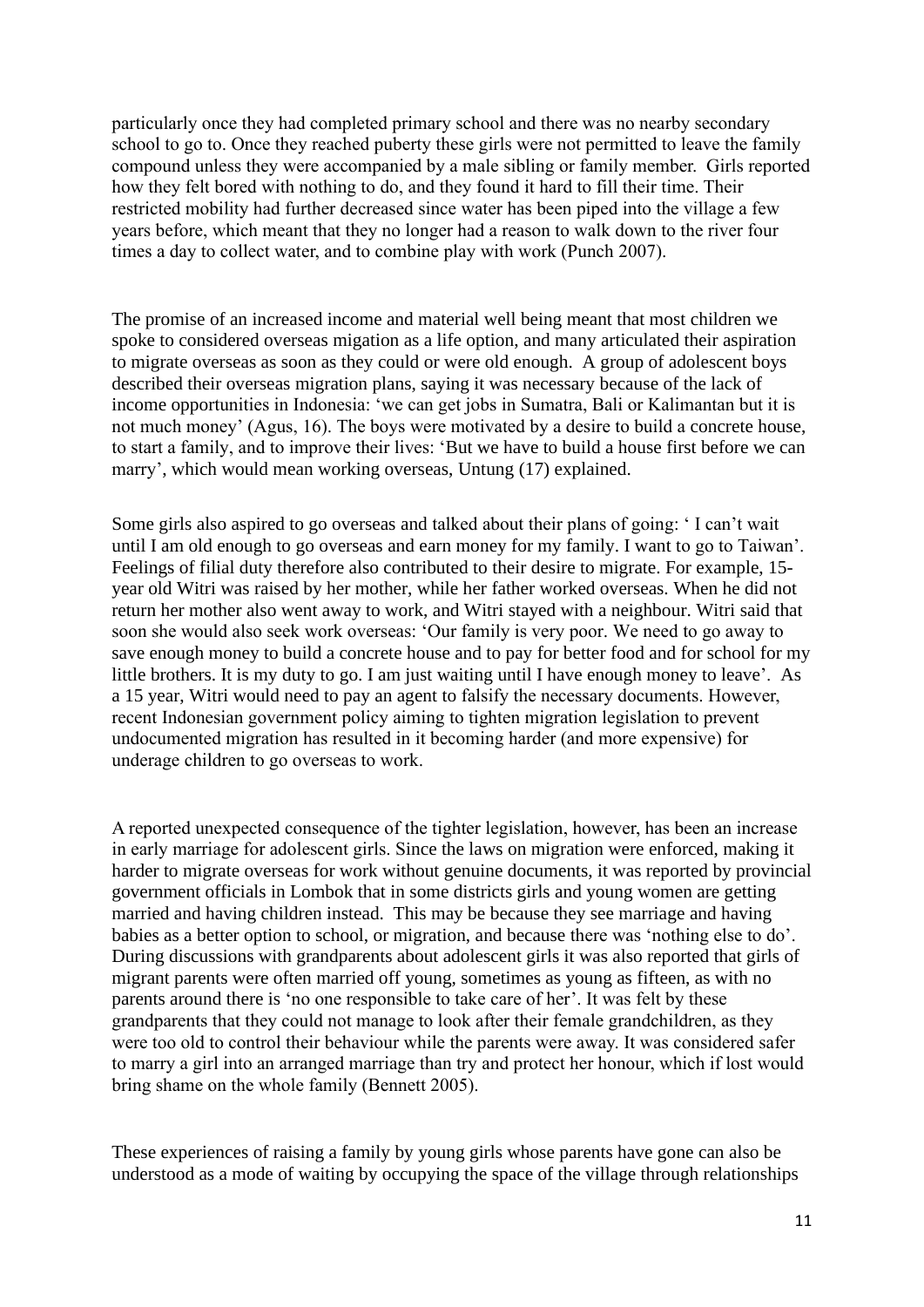to people and place, thus remaking the self, place and feelings of belonging (Gray 2011, p. 426). Such a way of negotiating their own motility may also be understood as a form of compensation for the loss of loved ones, and the impact of migration of their lives. This situation is similar to what Gray (Gray 2011: 426) found in 1950s Ireland:

the temporalities of family and reproductive life are sometimes in tension with the temporalities of productive life…as for many women at the time the capitalist separation of domesticity and paid labour time meant a stark choice between one and the other.

The difference between 1950s Ireland and Lombok in the early 21st Century, however, is that once the young women are old enough, they may also leave their babies with family members and migrate overseas themselves, to earn money to pay for a home and the child's future. In recent years, however, the option to migrate overseas has been regarded as less appealing for some young people in Indonesia, especially young educated women, with more women opting to stay behind rather than migrate for work (Somaiah et al 2019, Chan 2016). This has been due to tighter legislation and control on undocumented migration, a recent ban by the Indonesian government on transnational migration to the Middle East (Chan 2016), and as an 'informed resistance' to the 'social risks' that transnational migration has brought to families (Somaiah et al, 2010).

Similar to Somaiah el al's (2019) research in East Java, a reduction in transnational migration by young women in East Lombok has been due to the stigma that is attached to migrant women when they return home from Saudi Arabia, and the negative experiences (of sexual abuse and mistreatment) reported by the Indonesian press and migrant women who have returned home to their village. During the research one girl, Mutiara, 15, said she had heard these stories and did not want to migrate away from her family; instead she wanted to stay in school and become a teacher to make her parents happy. Most of the girls who participated in the research knew their parents went overseas to pay for their schooling and improve their lives. They were happy to go to school and had intense feelings of obligation and 'duty' to work hard at school, to make their parents happy. These findings align with Somaiah et al 's study (2019: 7), where young women were choosing to stay behind to make something of their education, so that their parents' sacrifices to put them through school were not wasted. The problem for young educated women in East Lombok, however, is the lack of opportunities to find well paid work after finishing school, without leaving home. On a return trip to the research site eighteen months later, Mutiara had dropped out of school, married and had a baby. She was living with her mother in law, taking care of her baby and her husband's younger siblings, while her husband had left to work in the plantations, in Malaysia.

#### **Conclusion**

This paper offers a response to Auyero's (2012) appeal for further exploration into the temporal experience of marginalized people; what Harvey (2015) terms as the 'tempography of hyper-marginalisation'. The research location for this study was an impoverished and hyper-marginalised community in East Lombok, characterized by low wages, low education and employment, food insecurity and high levels of out migration. The research findings also contribute to a deeper understanding of the impact of transnational migration on the wellbeing of children who stay behind, and to debates on the temporalities of migration and immobility. In particular the paper has explored how children who stay behind while their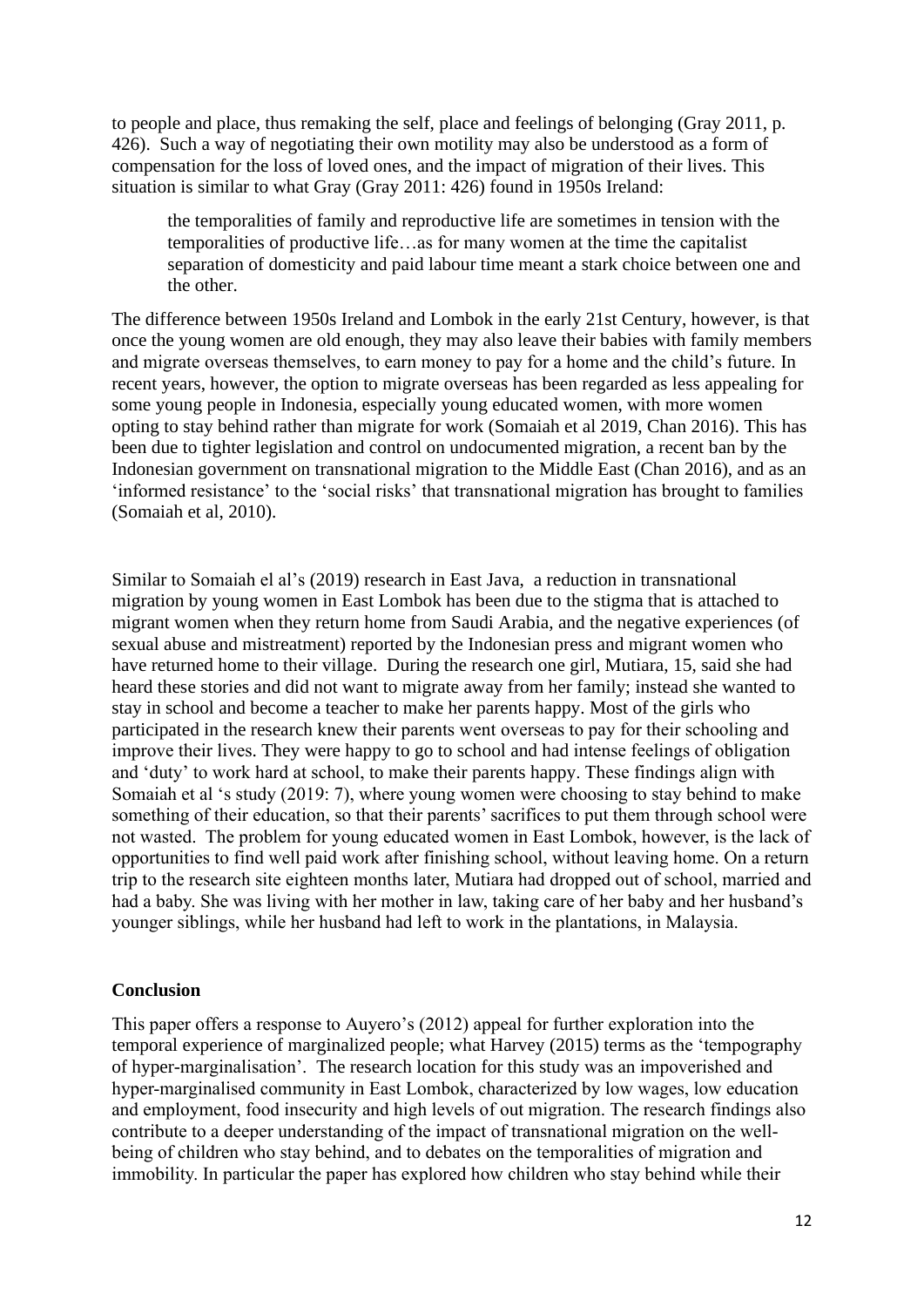parents are overseas make use of their time, and how waiting is a lived experience that is integrated into every aspect of their lives.

As described by Auyero (2012) and Hardy (2015), waiting is often a shared social experience amongst the poor, but it is not a homogenous experience. In rural Lombok waiting is a shared social experience as everyone is waiting for a loved one to return and, as has be found elsewhere, for remittances to be sent (Hee Kwon 2015). Children, however, have different trajectories to adults while they wait, which are influenced by their gender and household responsibilities, as well as which parent is away (which impacts their lived experience). Lombok is an Islamic and patriarchal society and the gendered patterns of mobility in rural East Lombok lead to different opportunities for girls and boys, including experiences of protracted motility, especially for unmarried girls.

The research has revealed that within migrant communities the experiences of immobility and waiting are just as important to survival as migration and mobility. Waiting is actively experienced in the villages of East Lombok, as young people wait years for their parents to return, while many simultaneously aspire to migrate as soon as they are old enough to do so. Children waiting for their migrant parents to return are thus caught up in the geopolitics of migration precisely because of their age. The findings highlight how the micropolitics and practices of migration create movement and statis (Hannam Sheller and Urry, 2006; Gray, 2011), with the focus of this study on children who are '*moored'* within an otherwise highly mobile society (Conlon 2011). The paper has, therefore, explored the lived experiences of the children of migrants in Lombok and contributes to debates about the micropolitics of mobility and immobility that impact most on the youngest members of society. Results of the research provide new data about a population of children who have received less attention in the literature regarding transnational migration in Indonesia.

In impoverished rural Lombok transnational migration and the protracted periods of waiting for those left behind has become a social norm, which is collectively shared and shaped by customs and cultural practices. Further, the cultural norm of transnational migration in rural Lombok has both shaped and been reproduced by gendered expectations of family obligations, work and care. For these children waiting has become an active community practice, embodied and experienced, and sometimes resisted, either by choosing to leave the village to seek work and survive elsewhere, or by falsifying documents so they can migrate overseas themselves. Early marriage and having a baby was also identified by some adolescent girls as a way of alleviating monotony and negotiating their motility.

Finally, the research validates claims by a growing number of scholars within migration studies that child- centred research is vital to understand how children respond to their parents' sustained absence, instead of believing the positive discourse that is imbued in government rhetoric about the impact of migration of local communities in Indonesia. It is imperative that the specific social and cultural conditions that shape children's circumstances are considered in all policy formation and child protection strategies, and that children's views are included in policies of migration, to ensure policies are implemented in the best interests of the child.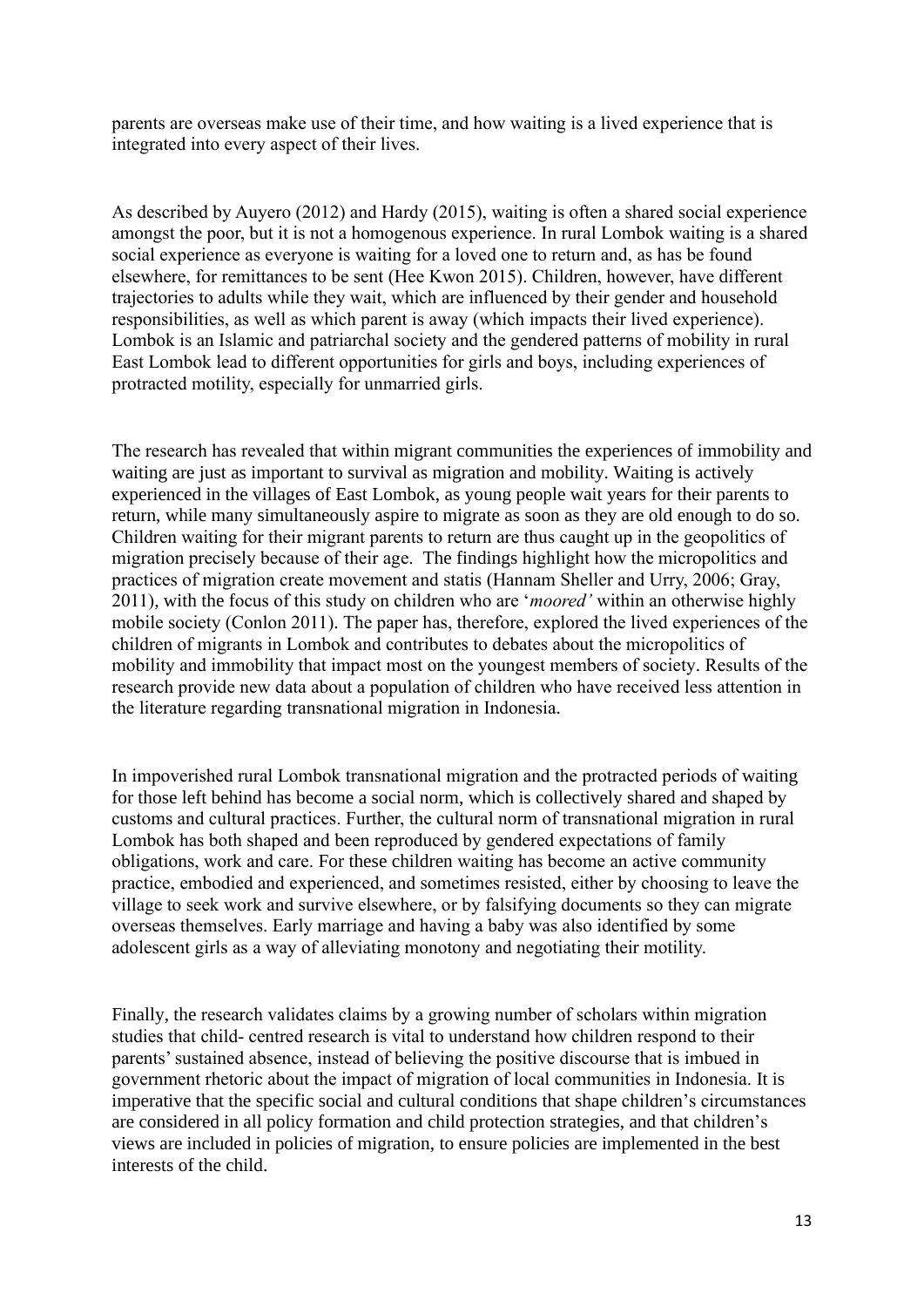#### **References**

- Acedera, Kristel Anne, and Brenda Yeoh. 2018. 'Making time': Long-distance marriages and the temporalities of the transnational family', *Current Sociology Monograph* 2019, Vol. 67(2) 250 –27. Available at: [https://www.ncbi.nlm.nih.gov/pmc/articles/PMC6402049/](https://protect-au.mimecast.com/s/dbrhC6X1rOCPO5Y5Fp2YYU?domain=ncbi.nlm.nih.gov)
- Allerton, Catherine. 2014. "Statelessness and the lives of the children of migrants in Sabah, East Malaysia." *Tilburg Law Review*, 19, no. 1-2: 26-34.
- Allerton, Catherine. 2016. "Rural Mobility and Urban Immobility: Comparative Perspectives on Migration, Movements and Children's Lives in Flores and Sabah". Paper presented to panel *Children, Families, and Mobility in Southeast Asia,* at Association of Southeast Asian Studies-UK Conference. University of London, September 16-18.
- Andreveski, Hannah. and Lyneham, Samantha. 2014. "Experiences of exploitation and human trafficking among a sample of Indonesian migrant domestic workers". In T*rends and Issues in Crime and Criminal Justice*, edited by Adam Tomison, 471. Canberra: Australian Institute of Criminology: Canberra (p. 1-11). Accessed 20<sup>th</sup> September 2018 [http://www.aic.gov.au/publications/current%20series/tandi/461-](http://www.aic.gov.au/publications/current%20series/tandi/461-480/tandi471.html) [480/tandi471.html](http://www.aic.gov.au/publications/current%20series/tandi/461-480/tandi471.html)
- Auyero, Javier. (2012). *Patients of the State: The Politics of Waiting in Argentina*. Durham, NC: Duke University Press.
- Barker, John. Peter Kraftl, John Horton, and Faith Tucker. 2009. "The Road Less Travelled, New Directions in Children's and Young People's Mobility", *Mobilities*, 4 , no.1: 1- 10.
- Ball, Jessica. Leslie Butt. and Harriot Beazley. 2017. "Birth Registration and Protection for Children of Transnational Labor Migrants in Indonesia", *Journal of Immigrant & Refugee Studies,* 15, no. 3: 305-325
- Beazley, Harriot. 2007. 'The 'Malaysian orphans' of Lombok: Children and young people's livelihood responses to out migration in Eastern Indonesia.' In *Global perspectives on Rural Childhood and Youth: Young Rural Lives*, edited by Ruth Panelli, Samantha Punch and Elsbeth Robson. (pp. 107-120). London: Routledge.
- Beazley, Harriot. Leslie Butt, and Jessica Ball. 2017. " 'Like it, don't like it, you have to like it': children's emotional responses to the absence of transnational migrant parents in Lombok, Indonesia", *Children's Geographies,* 16, no.6: 591-603. <https://doi.org/10.1080/14733285.2017.1407405>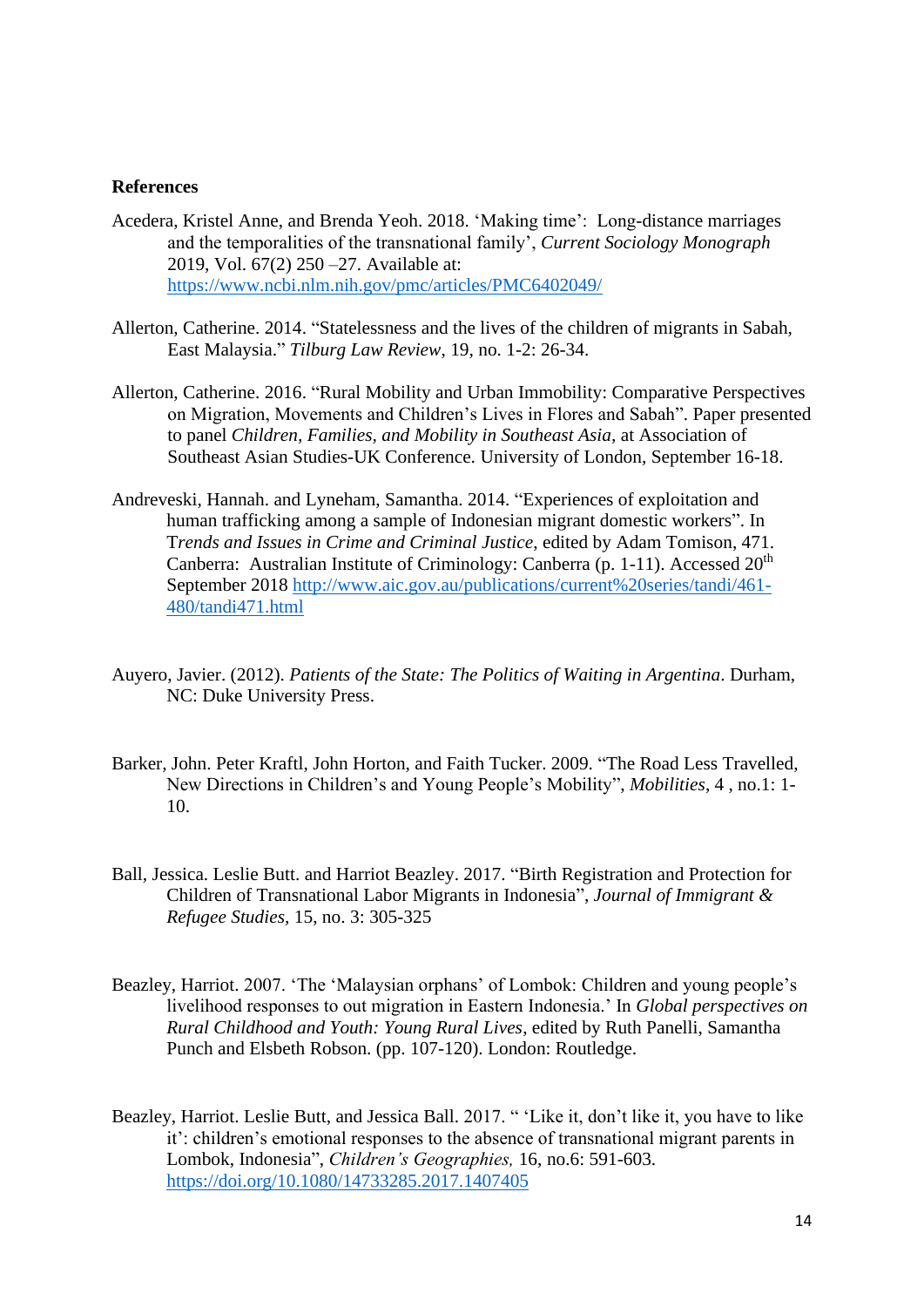- Beazley, Harriot. 2015. "Multiple Identities, Multiple Realities: Children Who Migrate Independently for Work in Southeast Asia". *Children's Geographies,* 13, no. 3: 296- 309.
- Bessell, Sharon, Harriot Beazley, and Roxana Waterson. 2016. "Methodology and ethics of child-rights oriented research and practice", In *Children out of place and human Rights: In memory of Judith Ennew* edited by Antonella Invernizzi, Manfred Liebel, Brian Milne, and Rebecca Budde, 211-232. Switzerland**:** Springer.
- Butt, Leslie, Jessica Ball, and Harriot Beazley. 2017. "Migrant Mothers and the Sedentary Child Bias: Constraints on Child Circulation in Indonesia", *Asia Pacific Journal of Anthropology,* 18, no. 4: 372-388.
- Chan, Carol. 2014. "Gendered morality and development narratives: the case of female labor migration from Indonesia". *Sustainability*, 6, no. 10, 6949-6972.
- Chan, C. 2017. 'Not always "left-behind": Indonesian adolescent women negotiating transnational mobility, filial piety and care', *The Asia Pacific Journal of Anthropology*, 18, no. 3., 246–63.
- Somiah, Bittiandra Chand, Brenda Yeoh, and Silvia Mila Arlini. 2019. "'*Cukup* for me to be successful in this country': 'staying' among left-behind young women in Indonesia's migrant‐sending villages", *Global Networks: A Journal of Transnational Affairs.*  Accessed:<https://onlinelibrary.wiley.com/doi/10.1111/glob.12238>
- Coe, Cati, Rachel Reynolds, Deborah Boehm, Julia Meredith Hess, and Heather Rae-Espinoza. (Eds). 2011. *Everyday Ruptures: Children, Youth, and Migration in Global Perspective*. Nashville: Vanderbilt University Press.
- Conlon, Deidre. 2011. "Waiting for feminist perspectives on the spacings/ timings of migrant mobility", *Gender Place and Culture,* 18, no. 3: 353-360.
- Dobson, Madeleine. 2009. "Unpacking Children in migration research", *Children's Geographies,* 7, no. 3: 355-360.
- Graham, Elsbeth, and Lucy Jordan. 2011. "Migrant parents and the psychological well-being of left-behind children in Southeast Asia". *Journal of Marriage and the Family, 73*, no. 4: 763-787.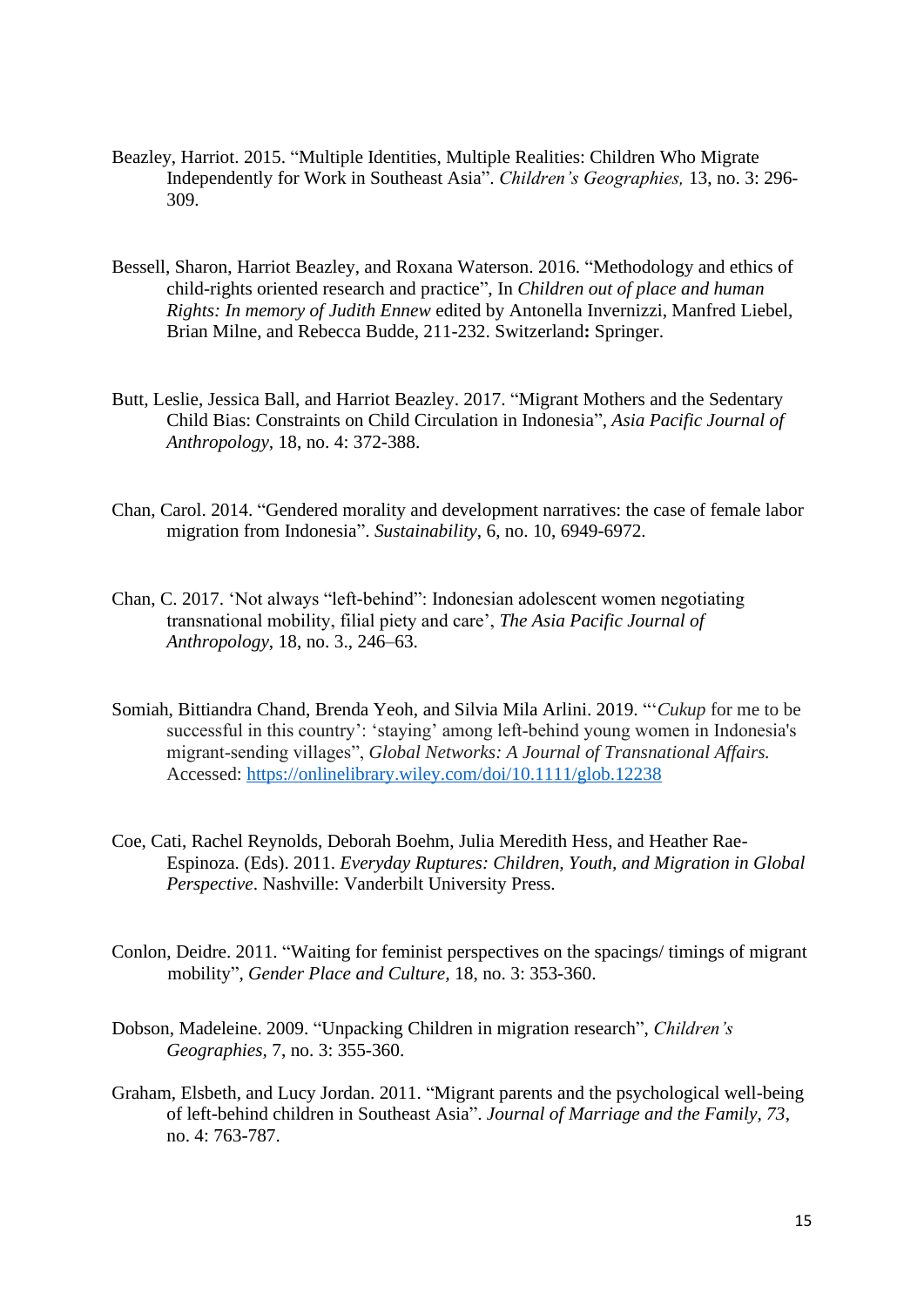- Graham, Elsbeth, Lucy Jordan, Brenda Yeoh, Theodora Lam, Maria Asis, and Su-kamdi 2012. "Transnational families and the family nexus: perspectives of Indonesian and Filipino children left behind by migrant parent's", *Environment and Planning A,* 44, np. 4: 793-815.
- Gray, Brenda. 2011. "Becoming non-migrant: lives worth waiting for", *Gender, Place and Culture*, 18, no. 3: 417-432.
- Griffiths, Melanie. 2014. "Out of Time: The temporal Uncertainties of Refused Asylum Seekers and Immigration Detainees", *Journal of Ethnic and Migration Studies*, 40. no. 12: 1991-2009.
- Griffiths, Melanie, Ali Rogers, and Bridget Anderson, B. 2013. *Migration, Time and Temporalities: Review and Prospect,* COMPAS Resources Paper, Accessed March 2019: [https://www.compas.ox.ac.uk/2013/migration-time-and-temporalities-review](https://www.compas.ox.ac.uk/2013/migration-time-and-temporalities-review-and-prospect/)[and-prospect/](https://www.compas.ox.ac.uk/2013/migration-time-and-temporalities-review-and-prospect/)
- Hannam, Kevin, Mimi Sheller, and John Urry. 2006. "Editorial: Mobilities, Immobilities and Moorings". *Mobilities*, 1: 1-22.
- Harker, C. 2005. "Playing and affective time-spaces". *Children's Geographies*, 3 (1), 47-62.
- Harvey, David. 1990. "Between Space and Time: Reflections on the Geographical Imagination", *Annals of the Association of American Geographers,* 80, no. 3: 418- 434.
- Harvey, Diana Cheyenne. 2015. "Waiting in the Lower Ninth Ward in New Orleans: A Case Study of the Tempography of Hyper-Marginalization", *Symbolic Interaction*, 38, no.4: 539–556
- Hashim, Imam, and Dorte Thorsen. 2011. *Child Migration in Africa.* Zed Books: London*.*
- Hee Kwon, June. 2015. 'The Work of Waiting: Love and Money in Korean Chinese Transnational Migration', *Cultural Anthropology,* Vol. 30, no. 3, pp. 477–500.
- Hoang, Lan Anh, Theodora Lam, Brenda Yeoh, and Elsbeth Graham. 2014. 'Transnational migration, changing care arrangements and left-behind children's responses in Southeast Asia". *Children's Geographies,* 13 (3), 263-277.
- International Labour Organisation. 2013. *'Better Protecting Indonesian Migrant workers through Bilateral and Multilateral Agreements'.* Accessed December 15<sup>th</sup> 2016. [http://www.ilo.org/jakarta/info/public/pr/WCMS\\_212738/lang--en/index.htm](http://www.ilo.org/jakarta/info/public/pr/WCMS_212738/lang--en/index.htm)
- Jeffery, Craig. 2008. 'Waiting', *Environment and Planning D; Society and Space,* 26 (6), 954-958.
- Khoo, Chen. Yen, Maria Platt, Brenda Yeoh, and Theodora Lam. 2014. *Structural Conditions and Agency in Migrant Decision-making: A Case of Domestic and Construction Workers from Java, Indonesia.* Sussex: Migrating out of Poverty Research Programme Consortium.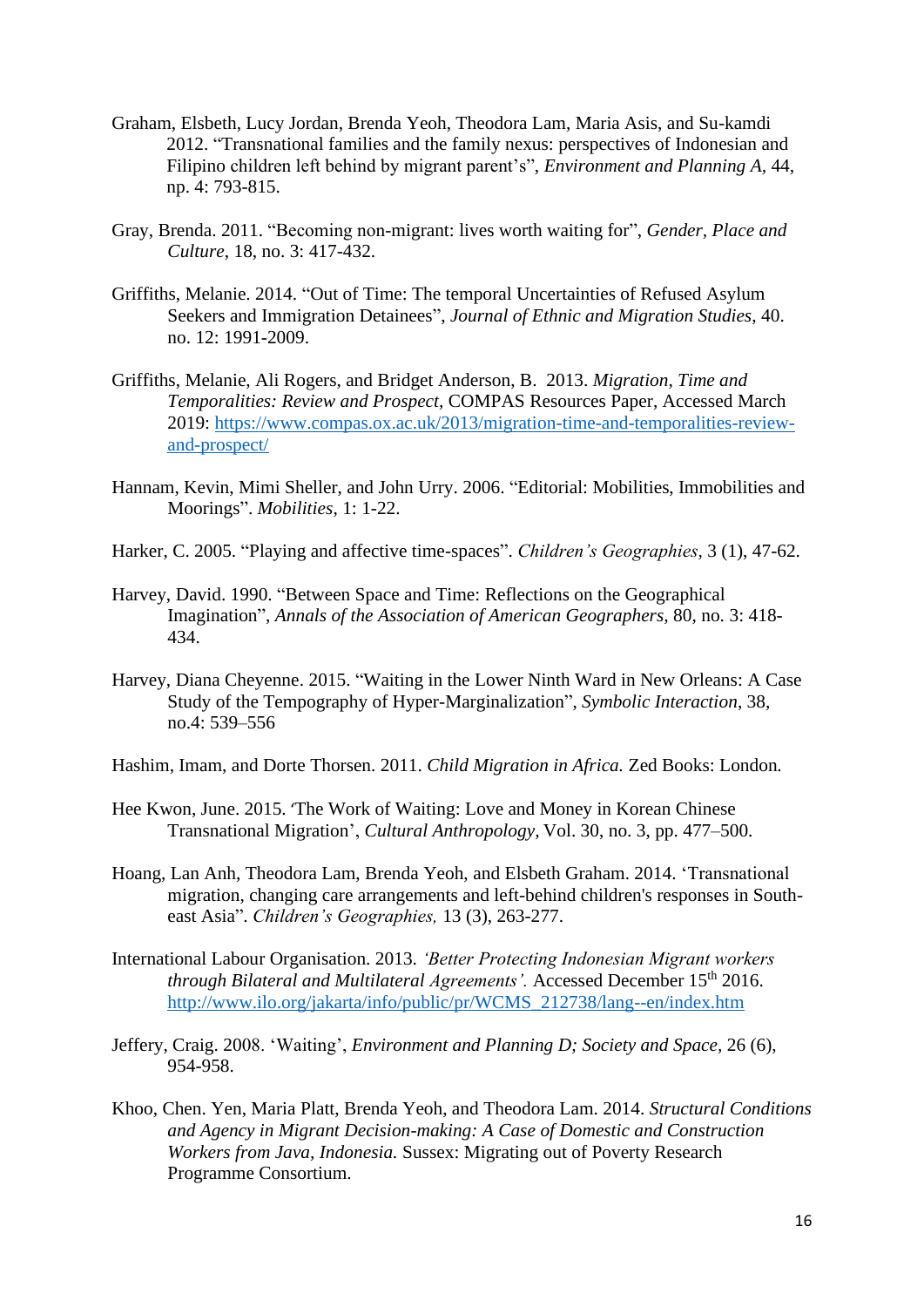- Khoo, Chen Yen, and Brenda Yeoh. 2017. "Responsible adults-in-the-making: Intergenerational impact of parental migration on Indonesian young women's aspirational capacity". *Geoforum,* 85: 280-289.
- Lefebrve, Henri. 2004. *Rhythmanalysis: Space, Time and Everyday Life*. New York: Continuum.
- Lam, Theodora, Lan Anh Hoang, and Brenda Yeoh. 2013. "Securing a better living environment for left-behind children: Implications and challenges for policies". *Asian and Pacific Migration Journal,* 22, 3: 421-445.
- Lindquist, Johan. 2004. "Veils and Ecstasy: Negotiating Shame in the Indonesian Borderlands" *Ethnos,* 69, 4: 487–508.
- Lindquist, Johan. 2010. "Labour Recruitment, Circuits of Capital, and Gendered Mobility: Reconceptualizing the Indonesian Migration Industry." *Pacific Affairs,* 83, no. 1: 115– 132.
- May, Jon and Nigel Thrift. 2003. *Timespace: Geographies of Temporality*. London and New York, Routledge.
- McKay, Deidre. 2007. " 'Sending dollars shows feeling' emotions and economics in Filipino migration". *Mobilities,* 2, no. 2: 175-194.
- Mountz, Alison. 2011. "Where asylum-seekers wait: feminist counter-topographies of sites between states", *Gender, Place and Culture*, 18, no. 3: 381-399.
- Olson, Elizabeth. 2015. "Geography and Ethics 1: Waiting and Urgency", *Progress in Human Geography,* 39, no.4: 517-526.
- Mara, Raymond, Malia Mason, and Aubrey Litvac. 2012. "How daydreaming relates to life satisfaction, loneliness, and social support: The importance of gender and daydream content", *Consciousness and Cognition,* 21: 401-407.
- Parrenas, Rhacel. 2005. *Children of global migration: Transnational families and gendered woes.* Stanford, CA: Stanford University Press.
- Punch, Samantha. 2012. ["Studying Transnational Children: A Multi-sited, Longitudinal,](https://rms.stir.ac.uk/converis-stirling/publication/6751)  Ethnographic Approach", *[Journal of Ethnic and Migration Studies](https://rms.stir.ac.uk/converis-stirling/publication/6751)*, 38 (6), 1007- [1023.](https://rms.stir.ac.uk/converis-stirling/publication/6751)
- Punch, Samantha .2007. "Migration Projects: Children on the Move for Work and